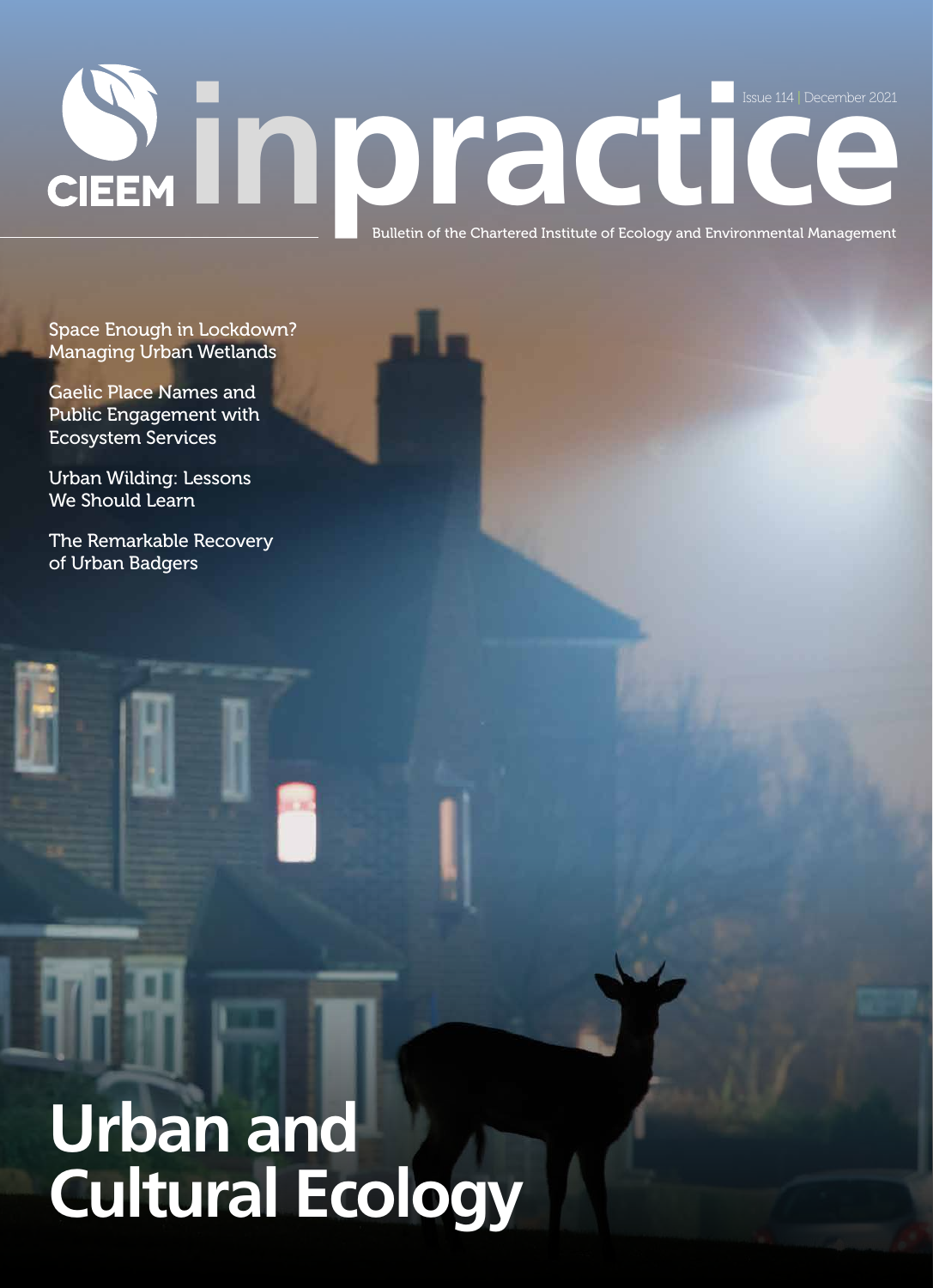### Blue Carbon: the Sea, the Coast and the Climate Crisis

 **Natural systems are being pressured by human activity, leading to a very real threat of dangerous climate change. These threats are as great in the marine AMA**<br> **huma**<br> **very r**<br> **dimat**<br> **are as<br>
enviro environment as on land.**<br> **environment as on land.**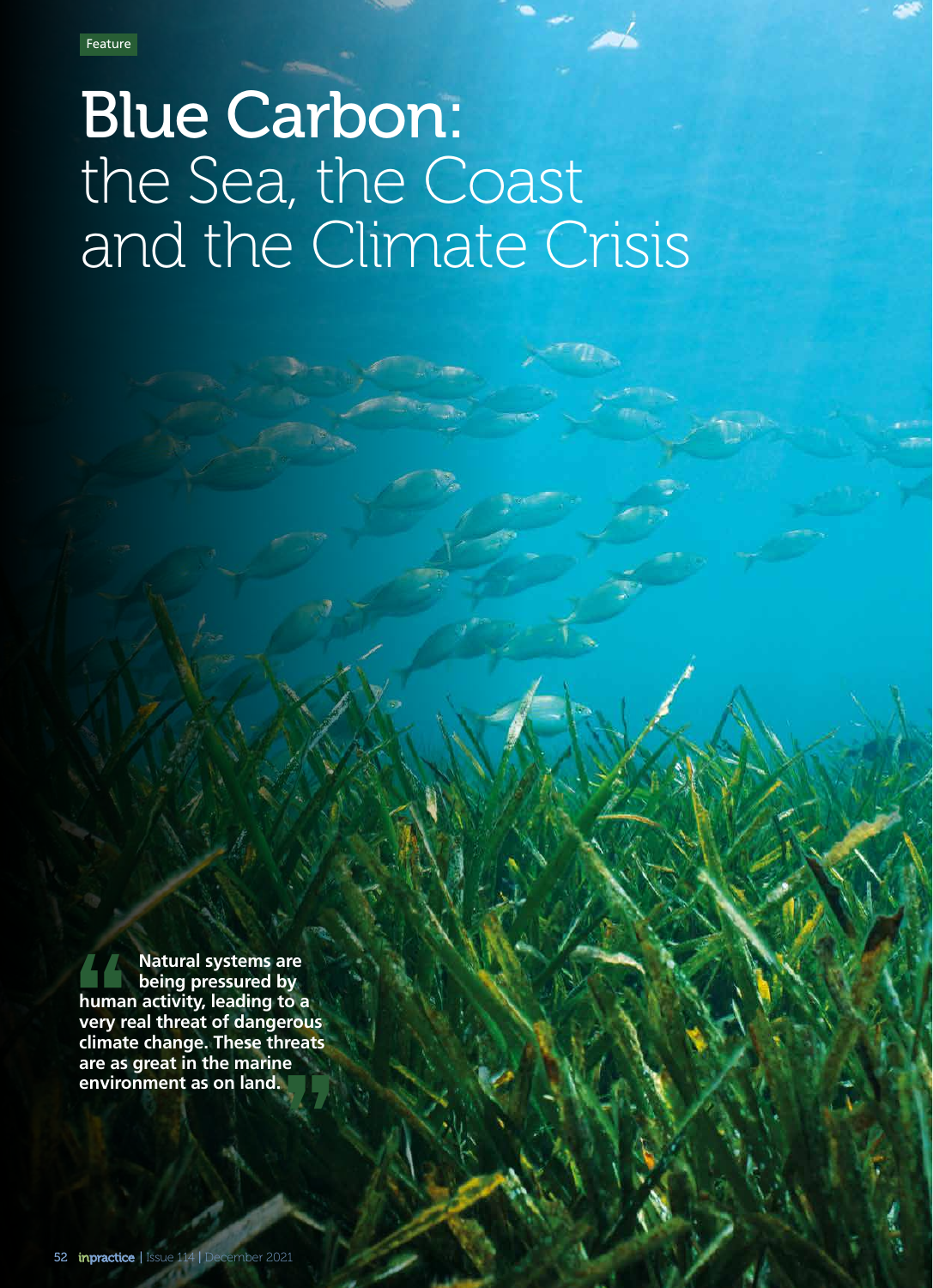

**Richard White MCIEEM** NatureBureau



**Amber Connett ACIEEM**  Policy Officer, CIEEM

Keywords: biodiversity crisis, carbon sequestration, coastal salt marsh, habitat protection, ocean acidification, ocean warming, Project Seagrass

Natural systems are being pressured by human activity as never before, leading to a very real threat of dangerous climate change and biodiversity collapse. Policies related to amelioration of impacts tend to focus on a few terrestrial habitats. This article shows how coastal and marine habitats can absorb and lock away carbon and argues that this must be incorporated into national climate change accounting alongside terrestrial peatlands and woodlands, to drive protection, enhancement and restoration.

Natural systems are being pressured by human activity as never before, leading to a very real threat of dangerous, perhaps catastrophic, climate change (sometimes referred to as climate breakdown) and biodiversity collapse.

These threats are as great in the marine environment as on land. Ocean warming is already resulting in shifting marine species distribution and sea level rise, human development is leading to the loss of coastal habitats, and ocean

acidification, caused by increased  $CO<sub>2</sub>$ uptake, is exerting pressure on many species with shells based on calcium carbonate. But, just as on land, natural processes in the marine environment provide opportunities to mitigate climate changes and address the loss of habitats and species. In this article we describe the role that coastal and marine habitats play in the oceanic carbon cycle, how they can absorb and lock away carbon and the value of protecting, enhancing and restoring natural processes in mitigating climate change. We also argue that these habitats must be incorporated into national climate change accounting alongside terrestrial peatlands and woodlands.



Figure 1. Conceptual diagram of the marine carbon cycle. Based on Natural England Research Report NERR 094 (licensed under the Open Government Licence v3.0)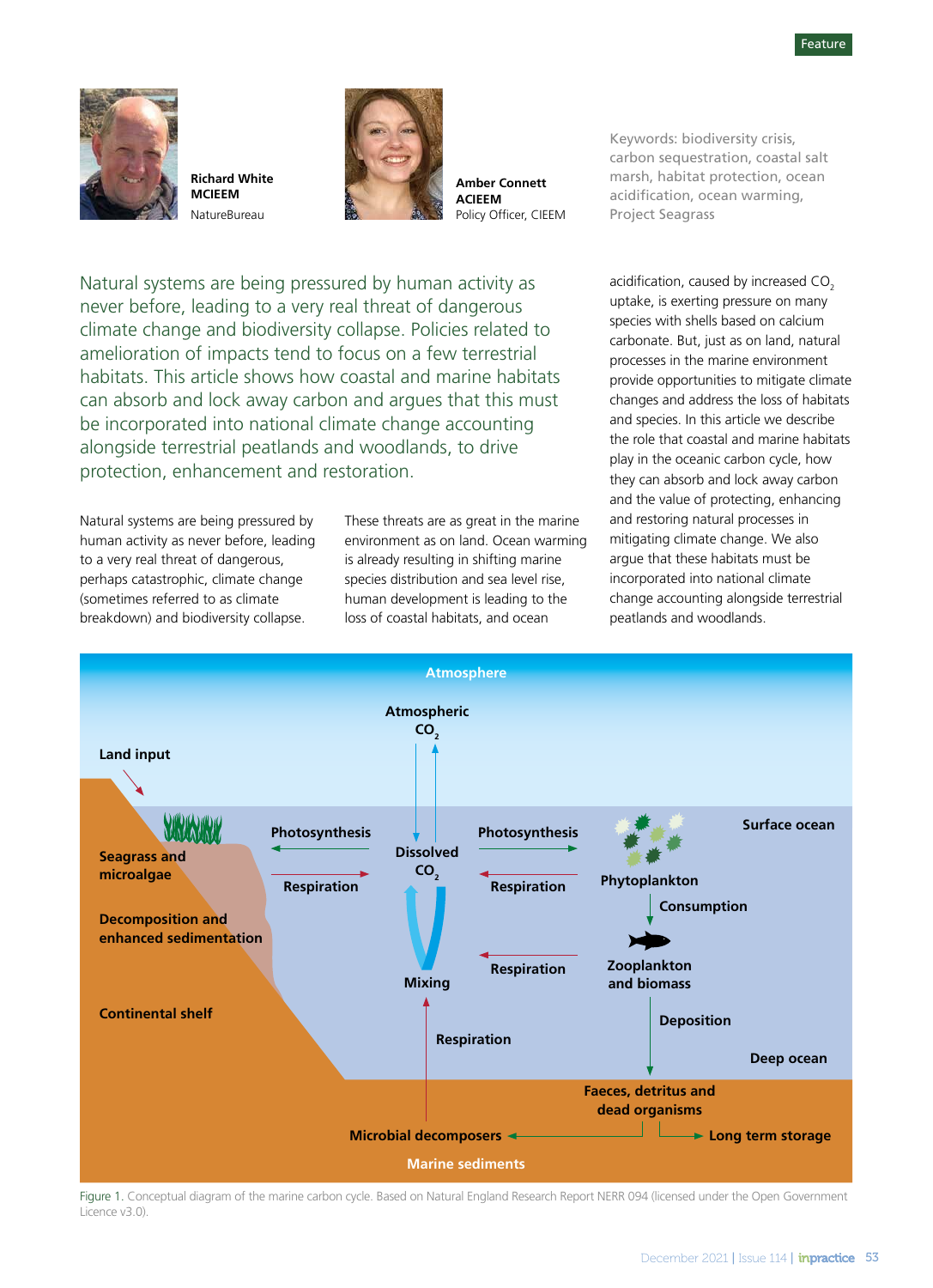Oceans play a significant role in the planet's carbon balance, cycling an estimated 83% of all carbon. Figure 1 provides a simplified conceptual diagram of the oceanic carbon cycle. Atmospheric and dissolved CO<sub>2</sub> are in dynamic equilibrium, making the carbon available for marine biological processes. Phytoplankton and, at the coast, macroalgae and plants, capture this carbon through photosynthesis, underpinning most marine food

webs which, in turn, cycle the carbon through a network of consumers. The resulting biomass is deposited in seabed sediments as organic carbon. Inorganic carbon compounds, produced through other processes, also form an important part of seabed sediments. At any one time, therefore, carbon is stored in the living tissue of plants and animals and as organic and inorganic carbon in sediments, collectively known as blue carbon.

It is the extent to which carbon is sequestered by habitats, locked away for the long term, that is of greatest importance in terms of habitats' ability to contribute to mitigating the impacts of human-induced climate changes. Our understanding of the complexities of the carbon cycle in marine and coastal habitats is not yet complete. For example, coastal macroalgae grow extensively around the coast. A recent survey of carbon



Figure 2. Flock of waders on salt marsh, Essex, UK. Salt marsh provides substantial benefits for biodiversity as well as carbon sequestration. Photo: Chris Lawrence Travel, Shutterstock.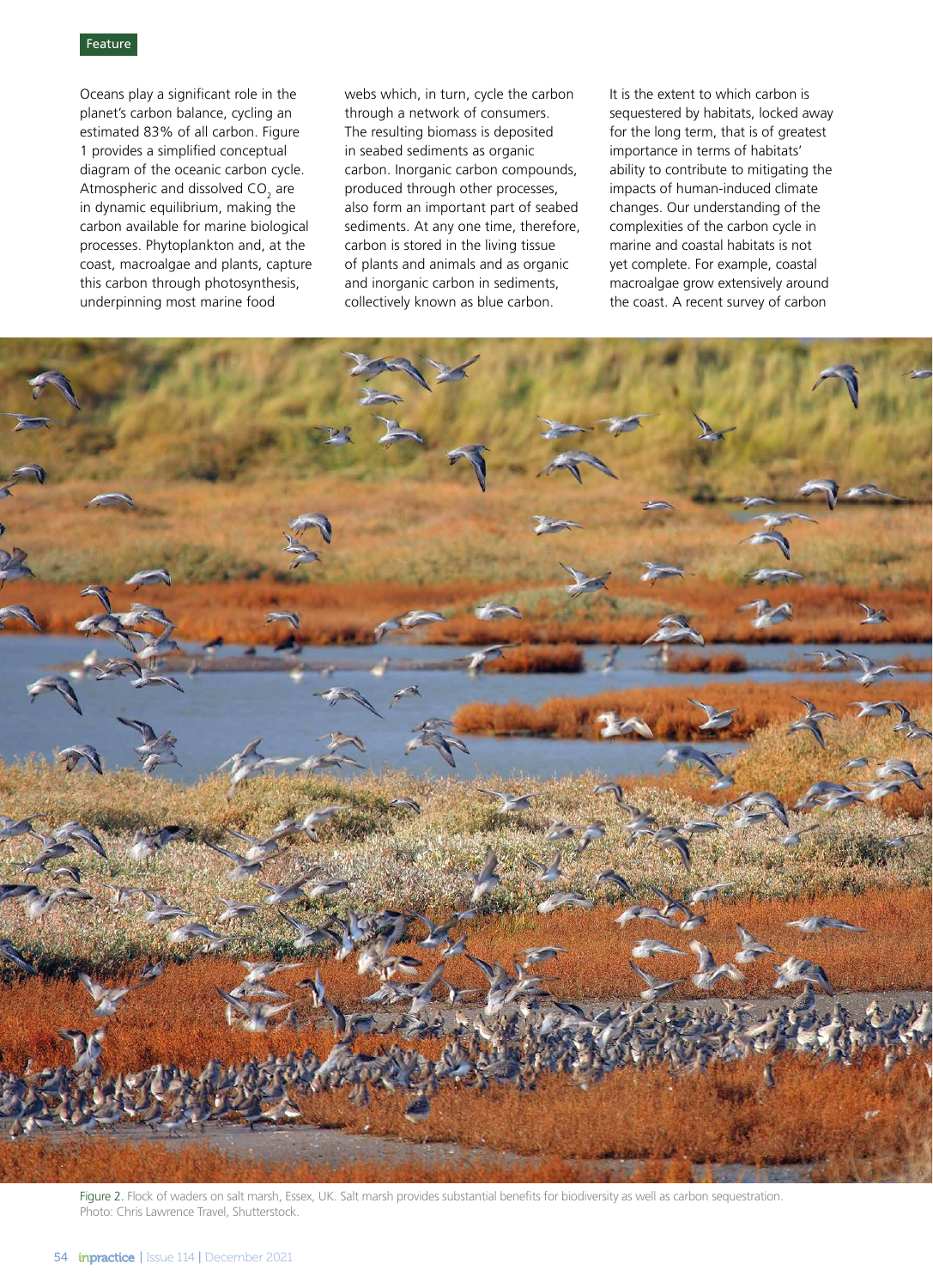**It is clear that some habitats, especially coastal salt marsh and seagrass meadows, and seabed sediments, have an important role to play in climate change mitigation.**  $\begin{array}{c}\n\bullet \\
\bullet \\
\text{especi} \\
\text{marsh} \\
\text{med} \\
\text{sedim} \\
\text{impor}\n\end{array}$ 





Figure 3. Seagrass habitat in the Mediterranean Sea. Seagrass sequesters and stores a significant volume of carbon in plant biomass and sediments. Photo: Rich Carey, Shutterstock

storage and sequestration in different habitats carried out by Natural England (Gregg *et al*. 2021) suggests that the carbon stock of kelp is estimated at around 6.7 tonnes of carbon per hectare (tC·ha−1). Not all of this can be considered as sequestered. Each winter, kelp is washed up onto beaches, where decomposition will release carbon back into the atmosphere. At the same time, decomposing plant material is washed back into the sea, where it will end up in other coastal and marine habitats. The Natural England report estimates that  $11.63$  tonnes of  $CO<sub>2</sub>$ equivalent (a common unit used to describe the global warming impact of different greenhouse gases) per hectare per year (tCO<sub>2</sub>e·ha<sup>-1</sup>·year<sup>-1</sup>) are lost from kelp beds, of which only 0.33 tCO<sub>2</sub>e·ha<sup>−1</sup>·year<sup>−1</sup> reaches subtidal sediments. However, assessing levels of sequestration in coastal and marine habitats is extremely complicated.

Despite the complexities of assessment, it is becoming clear that some habitats, especially coastal salt marsh (Figure 2) and seagrass meadows (Figure 3), and seabed sediments, have an important role to play in climate change mitigation. Coastal salt marsh and seagrass meadows are similar in that small amounts of carbon are stored as plant biomass, with much larger proportions locked up in soil and

sediments. The Natural England survey reports carbon stock estimates of around 0.6 tC·ha−1 for salt marsh vegetation and 56 tC·ha−1 in salt marsh soil, and 0.3 tC·ha<sup>-1</sup> for seagrass plant biomass and 39 tC·ha−1 for seagrass sediments. Perhaps a more important measure is carbon flux, indicating to what extent habitats are absorbing or releasing carbon. A recent report from the Environment Agency (Beechener *et al.* 2021) suggests that salt marsh habitats absorb 2–8 tCO<sub>2</sub>e·ha<sup>-1</sup>·year<sup>-1</sup>, while seagrass meadows lock away 1.6 tCO<sub>2</sub>e $\cdot$ ha<sup>-1</sup> $\cdot$ year<sup>-1</sup>.

Subtidal sediments are considered the most important store of carbon from biological sources in the marine environment. Although some muddy habitats are rich in organic carbon, particulate inorganic carbon is considered the main carbon store in subtidal sediments. It is also thought that inorganic carbon is more effectively sequestered for the long term, with a residence time of several centuries in undisturbed habitats. The Natural England survey (Gregg *et al*. 2021) reports figures of around 55 tC·ha−1 for mud and 18 tC·ha−1 for sand, with an estimate of carbon flux suggesting that 1.98 tCO<sub>2</sub>e·ha<sup>-1</sup>·year<sup>-1</sup> is buried in subtidal sediments. More research is needed on carbon storage and sequestration by all coastal and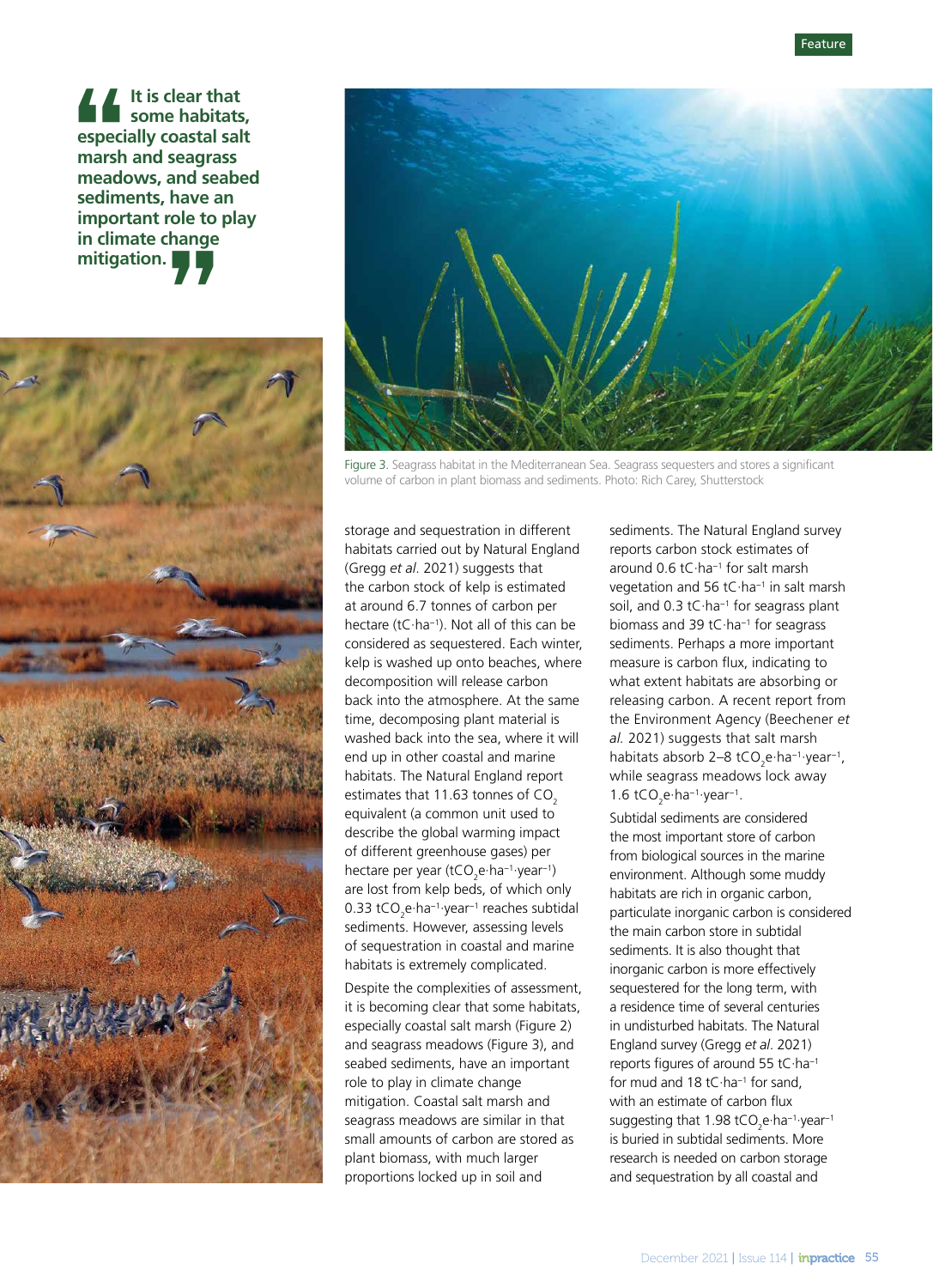### Feature

marine habitats; an assessment of the confidence in the figures presented in the Natural England survey is either "low" or, in the case of salt marsh, "medium".

Despite this uncertainty, the need for long-term storage of carbon has significant implications for the future management of coastal and marine habitats. Protection of habitats such as salt marsh, seagrass meadows and sediment from damage and disturbance will ensure that the carbon they have stored in the past remains locked away. Well-managed Marine Protected Areas and effective Environmental Impact Assessments are needed to reduce physical pressures from human activities, including bottom-towed fishing and deep-sea mining. In addition, Shoreline Management Plans that encourage managed realignment to allow natural migration of salt marsh will reduce habitat loss through coastal squeeze. But the climate crisis requires more than simply protecting existing carbon sinks. Increasing the area of carbon-accumulating habitats, for example through projects that deliver restoration of seagrass meadows and

salt marsh, will help reduce levels of atmospheric greenhouse gases. An example of managed realignment can be seen at Hesketh Out Marsh on the Ribble Estuary, near Preston, Lancashire, where the Royal Society for the Protection of Birds has created 322 ha of salt marsh by breaching historic sea defences (Climate-ADAPT 2016).

Protection and restoration of coastal and marine habitats has an important part to play in mitigating humaninduced climate change. However, this should not be seen in isolation. There are many benefits, for both biodiversity and human society, in enhancing coastal and marine ecosystem services. This has been increasingly recognised in recent publications, including a recent report by Penny Anderson (2021). In addition to the Natural England and Environment Agency surveys already discussed, reports from the British Ecological Society (Stafford *et al.* 2021) and the Natural Capital Committee (2019), and work by Marine Scotland (e.g. Marine Scotland 2020), all highlight the value that these habitats have in addressing the current

**The climate crisis requires more than simply protecting existing carbon sinks. Increasing the area of carbon-accumulating habitats, for example through restoration of seagrass meadows and salt marsh, will help reduce levels of atmospheric greenhouse gases.** A<br>
simply<br>
carbon<br>
area o<br>
habita<br>
throug

climate crisis, with the Natural Capital Committee report stressing the need provide funding for protecting and restoring threatened habitats. **The Contract Cap (Fig. 2)**<br>atural Cap of the networks<br>itats.

Future work into assessing and enhancing the ecosystem services provided by coastal and marine habitats, such as that being undertaken by Plymouth Marine Laboratory (e.g. Plymouth Marine Laboratory 2017), and the delivery of effective protection and restoration projects, such as those mentioned in this article, are essential in tackling the joint challenges of



Figure 4. Collecting a sediment core to assess carbon sequestration rates.